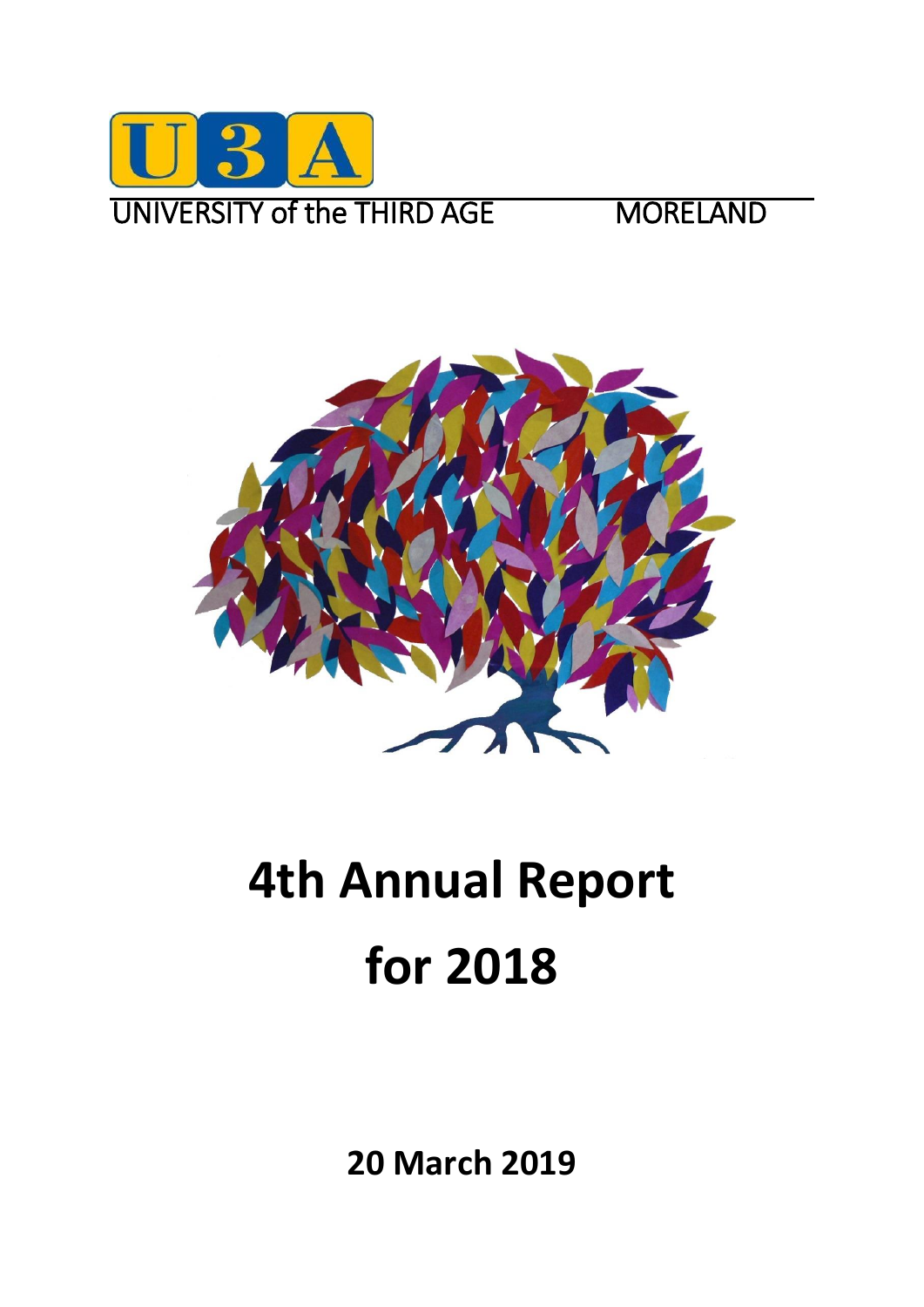



# President's Activities Report

This is an Annual Report so I will follow the tradition of commenting on growth, listing the highlights of the year, downplaying the challenges, looking to the future, and thanking those responsible. However, we are a not-for-profit, volunteer organisation that belongs to all of you, our members and depends on all of you so I will try to give a full overview and will not downplay the challenges.

# U3A Moreland: Who are we?



In 2018, 4 out of every 5 of our members are women**.**

39 members were born overseas in a wonderful variety of countries: Canada, Cyprus, England, Germany, Greece, India, Indonesia, Italy, Japan, Malaysia, Malta, Netherlands, New Zealand, Poland, Sri Lanka, Tanzania, Uganda, United Kingdom and Vietnam.

As the graph shows almost 7 in every 10 of us live in Brunswick or

Coburg. Of the remaining 3, half live across the northern section of Moreland in Fawkner, Hadfield or Glenroy. Twenty-four members come from outside Moreland.



Half (99) of our members are between 61–70; 58 are between 71–80. There are almost as many members in their 80s (9) as there are in their 50s (10). Our age profile is skewed towards the younger age group because our group has been going for less than 4 years. In another 10 years there should be a more even spread across age ranges.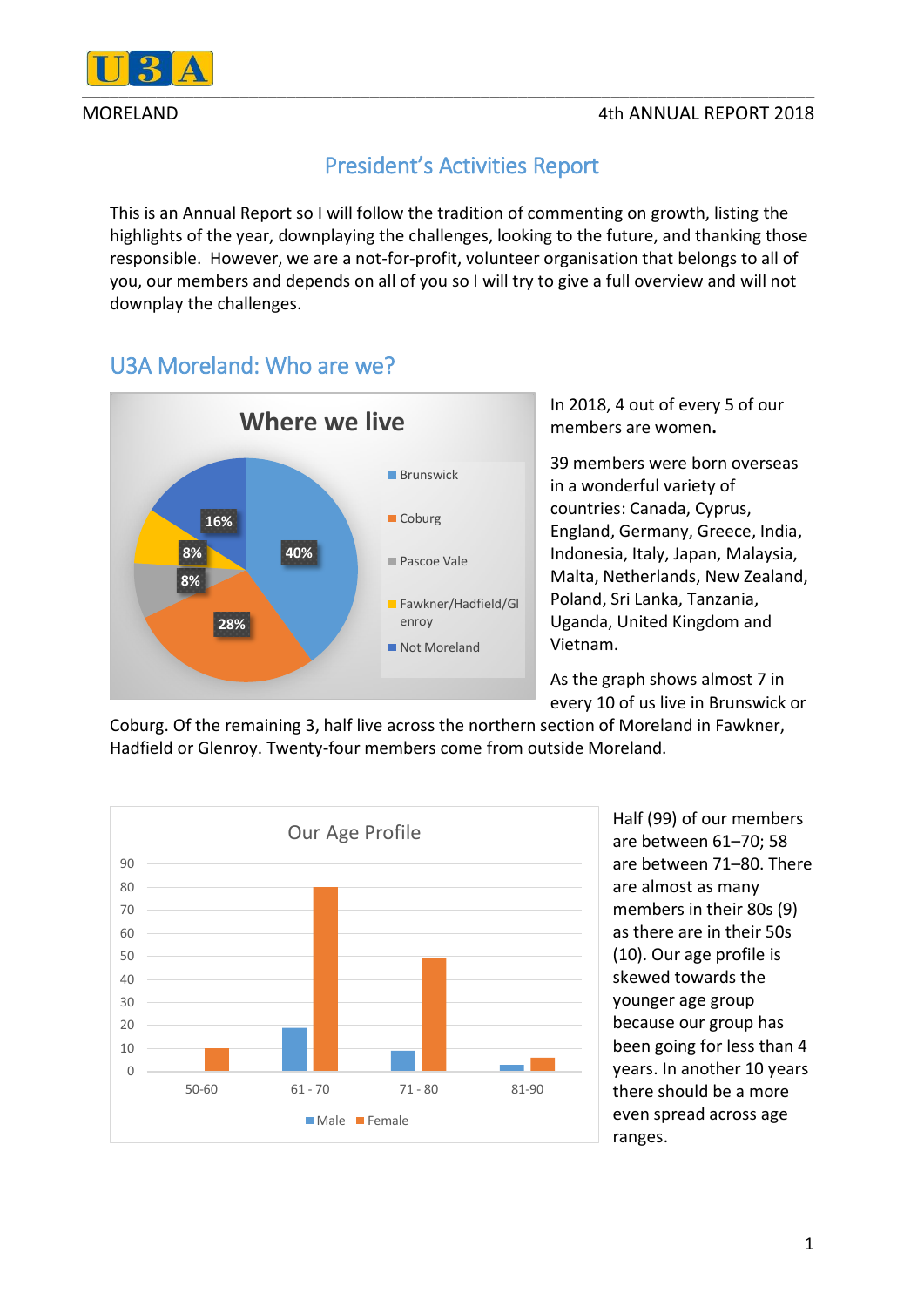#### MORELAND 4th ANNUAL REPORT 2018



### **Membership Growth**

| Year | <b>Member No. Dec</b> | Growth over year | % Increase |
|------|-----------------------|------------------|------------|
| 2015 | 90                    |                  |            |
| 2016 | 130                   | 40               | 44         |
| 2017 | 174                   | 44               | 34         |
| 2018 | 195                   | 21               | 12         |

As this iteration of U3A Moreland was only established in April 2015, our membership growth in the two and a half years to the end of 2016 was very rapid. In 2018 it dropped back to 12%.

Thanks to our volunteers, we deliver an amazing program of 30 activities at minimal cost to the seniors of Moreland. We want to reach as many seniors as possible. However, growing membership has to be balanced against the challenges it brings, the difficulty of booking venues and increased costs due to using more venues (see Challenges below).

Unless we can resolve these issues the current growth is probably as much as we can handle.

# So what does the Committee do with its time?

Committee work falls into three broad categories:

- 1. responding to changing circumstances and emerging opportunities;
- 2. new initiatives; and
- 3. on-going work that underpins the delivery of all our programs.

# Responding to changing circumstances and emerging opportunities

### Funding

During 2015-2017 we were able to access grant money from the State Government (ACFE and PGSF grants) through U3A Network Victoria. It was used to buy equipment such as computers, hearing assistance equipment and Nordic poles. Those grants were no longer available in 2018 so we had to find other sources. We tried three sources:

#### *ACFE 1 "Funding"*

ACFE 1 "funding" was very different from previous ACFE grants. Under ACFE 1 money was "granted" for delivery of agreed products, a kind of fee for service model in which the hours put in by volunteers were not recompensed despite the professional standards required.

Under an ACFE (Adult Community and Further Education) funding agreement, in May we organized, in conjunction with U3A Network Education Committee, a state-wide workshop – "*Healthy U3A Groups"-* as in achieving healthy interactions and relationships in groups. It was a successful and educational day with 54 people attending from 25 U3As.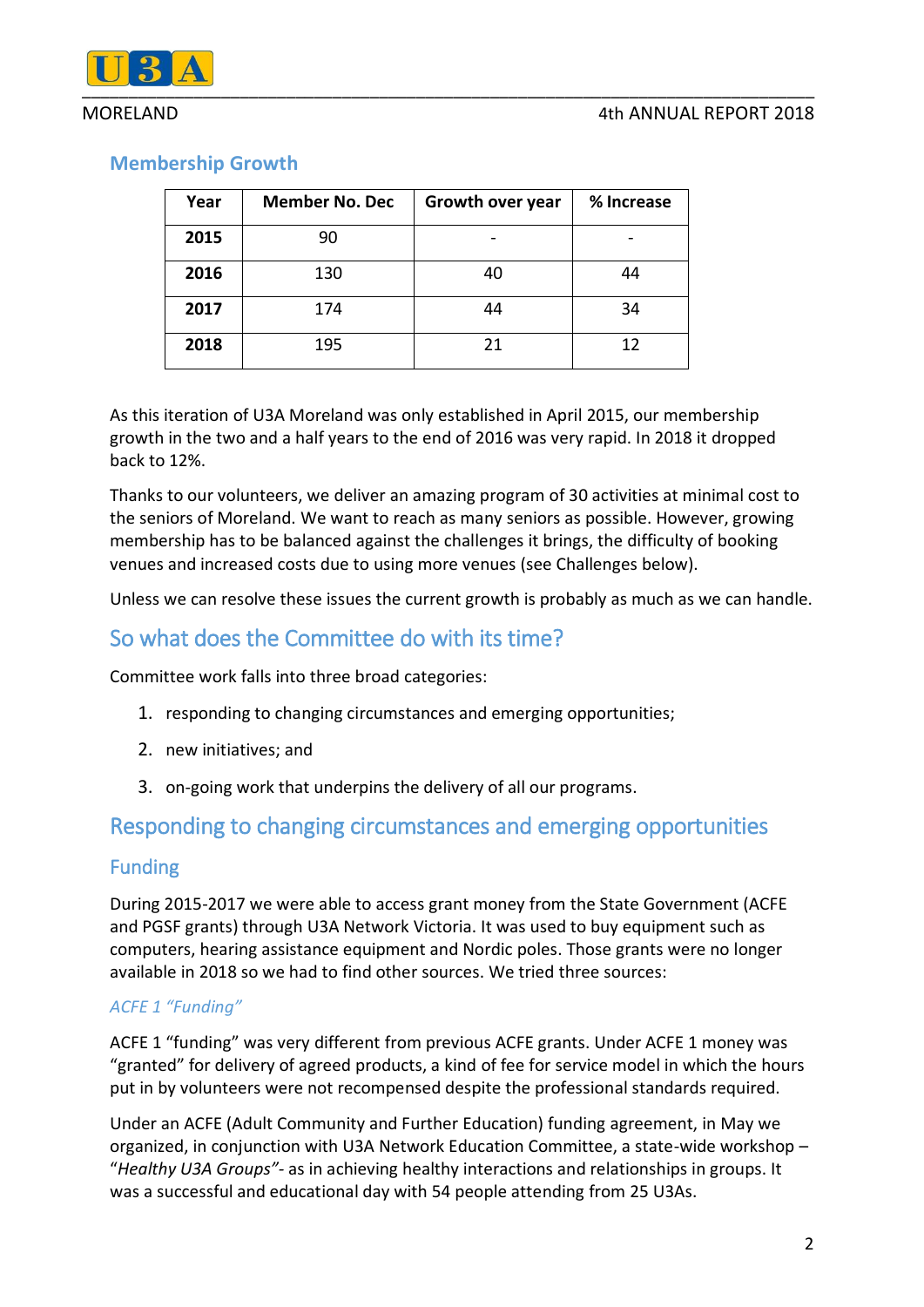

We gained from the content and we developed connection with other U3As in our area and across the state. Those of you who attended or helped on the day know there was pride in what Moreland, a small U3A, had achieved.

The Committee and in particular Gwen Rosengren, who did a huge amount of work developing the program, managing enrolments, arranging speakers, and liaising with U3A Network, put many, many hours of work into the project. However, by the time costs were taken out, the \$3000 "grant" was whittled down to a few hundred dollars, which was not a reasonable financial reward for the number of volunteer hours expended.

After that experience the Committee decided it shall not be seeking ACFE "grants" again unless there is a change in the nature of the "grants".

#### *Nelson Alexander Community Grants*

Nelson Alexander has a community foundation which awards community grants that are virtually unconditional to incorporated community bodies that make reasonable requests. We successfully applied for \$500 to purchase 4 sets of Nordic walking poles.

Our experience with Nelson Alexander was very positive. It led to Gerri McDonald, the committee member responsible for funding, researching the grant conditions of the community foundations of other real estate agencies operating in Moreland. Unfortunately the search did not turn up any other grant possibilities.

If you can suggest other possibilities worth researching, please let us know.

#### *Good Things Foundation: Be Connected and Try One Thing*

Good Things Foundation (a British not-for-profit organization that aims to help people become comfortable in using computers and smart phones) was contracted by the Federal Government for a two-year period to help senior folk improve their digital skills.

We applied and received a total of \$3,500 through two grants. John Lopatecki co-ordinated both of these Good Things projects.

The first grant was to run a "Be Connected" program, giving people one-to-one computer instruction and assistance over many weeks. 38 people signed up for the "Be Connected" program which was held in the Computer Room at Brunswick Library.

The second grant was to run a one-day workshop to encourage people to try one new thing on line. It was held at Siteworks and 27 people attended an informative and very enjoyable day.

These start up grants were more flexible than most grants and as such were very useful. For example, it was permissible to buy a phone for use in instruction which could be used by the organisation at other times.

The Good Things funding was a real benefit. It is available again in 2019 however, as several of our volunteer instructors will not be available, it is unlikely we will be able to access it.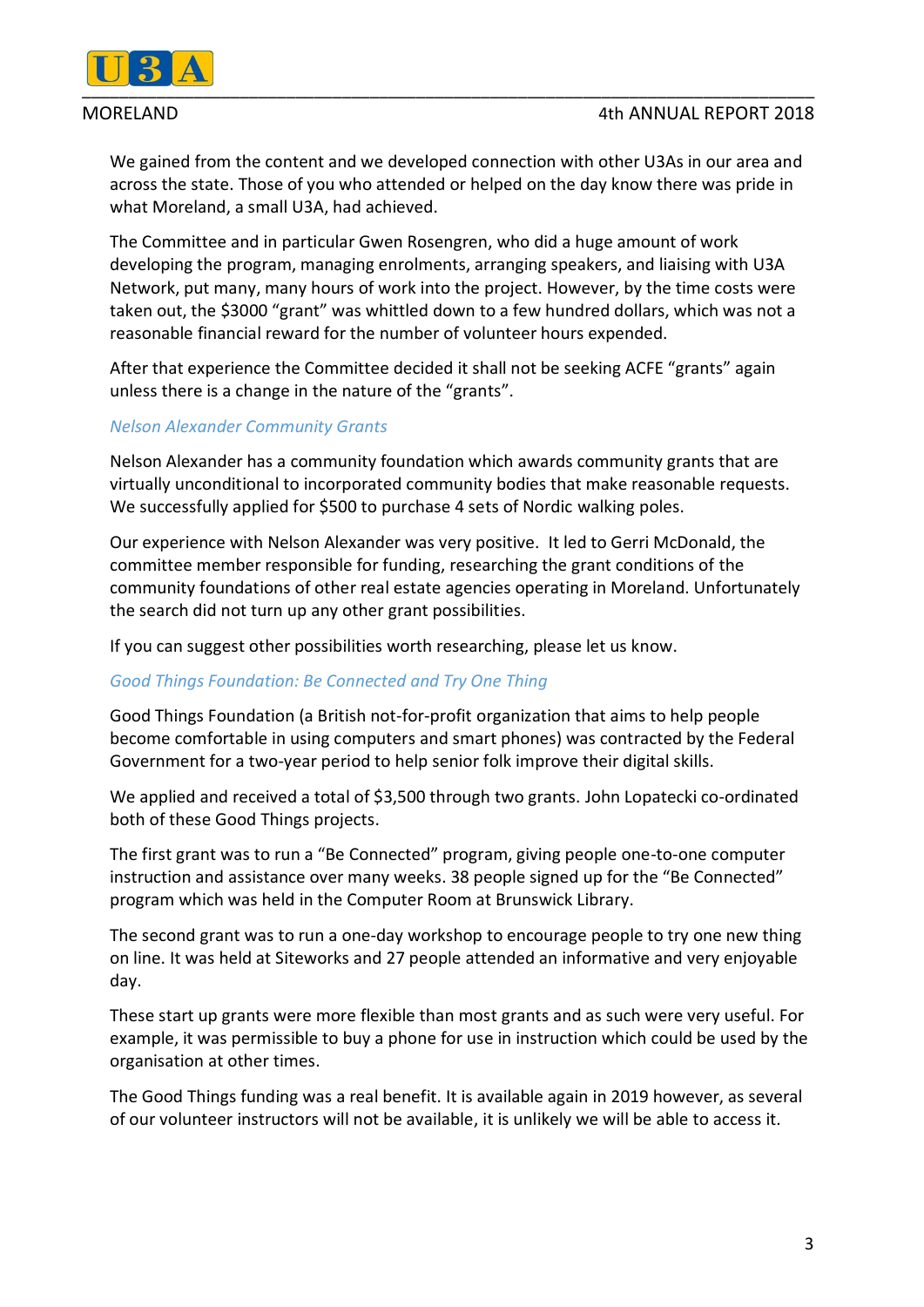

### Submissions to Council

During the year the Committee made two written submissions and had one meeting with Council officers specifically on matters relating to our use of Council venues.

#### *Siteworks consultation*

As of 2018 Siteworks has become a significant venue for U3A Moreland activities and the location of our very small, but functional, office.

The strengths of Siteworks are that it is a friendly, flexible venue at reasonable rates with good public transport access and most importantly, it has times and spaces available. The downside of Siteworks is that it is located close to the southern boundary of Moreland and therefore is a 'foreign' territory to those who live north of Bell Street.

Siteworks belongs to Moreland City and is scheduled for redevelopment in the next few years. A community consultation was held midyear at which three potential plans were on display. Each of the plans included allocations for continuing community use which was encouraging, however all such areas were provisionally labelled "Brunswick Neighbourhood House" which was discouraging.

The architects and council officer at the consultation said not to take the "Brunswick Neighbourhood House" label as final. However no-one could explain how we get heard in the process, so we submitted a consultation form on behalf of U3A and several members submitted individual responses. This is an ongoing problem as when we first formed in 2015 we sought to lodge an expression of interest in the redevelopment of Siteworks. We were told we could not be involved because expressions of interest had closed in 2014!

#### *Pick a Project*

Pick a Project was a State funded initiative under which individuals or local organisations could form partnerships with other organisations, including local Councils, to undertake projects up to \$200,000 that would be completed within the year. The timeline for submissions was very short.

Several members of the Committee had talked in the past about the great potential of the grounds of Coburg Seniors Citizens Club (CSCC). On "Come and Try' days in Seniors Week many of us have enjoyed afternoon tea under the trees and, this year, the fun of Croquet with Donna, and Finska or Clop with Richard, on the freshly mown grass. So we tried a long shot - we put in a submission to the Director of Social Development and the Director of Infrastructure asking Moreland to partner with U3A Moreland to develop the land around CSCC as an outdoor exercise area for seniors, including seating and a barbeque area.

Because of the time constraints, if nothing else, we did not really expect success, but it was pleasing some weeks later receiving a phone call from Arden Joseph, Director of Community Development, who said that while our submission had not been successful, it had been noted. He explained that the Infrastructure Forward Plan includes a project to maintain the grass on the football oval which involves installing water tanks undergrounds in the surrounds of CSCC. It might therefore be possible for us to get involved in the landscaping of the area at that time.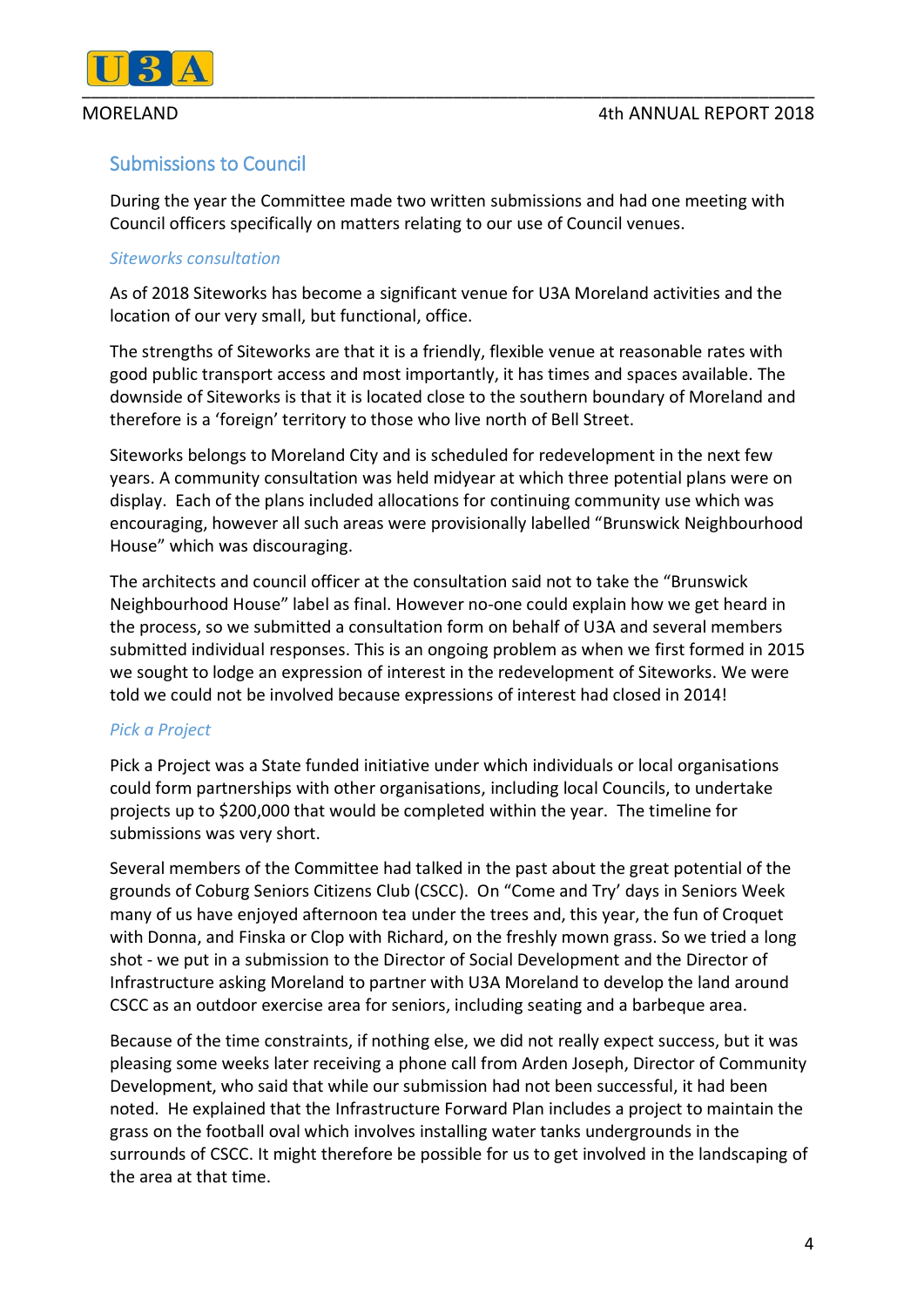

Nothing was received in writing but if the Committee is at full strength in 2019 this would be worth following up.

#### *Venues Consultation*

Finding venues that are available, accessible and reasonably priced is an ongoing issue and has been for the last two years. That is why it is very pleasing that the Council has decided to undertake a review with the aim of increasing the transparency and equity of policies relating to the use of Council facilities. We have been contacted by a Council Officer to set up a meeting to hear our views on the issues under consideration.

For the past two years we have benefited from free use of CSCC for six hours a week, but even so payment to Council for venues is our largest expense, absorbing half of all membership fees.

### New Initiatives

#### *Forward Planning Program*

An initiative of the Program Team, at the beginning of Term 1, was a three session program to give the Committee and any members who wished to attend, the opportunity to reflect on how things were going and what we wanted to achieve in the future.

The sessions were well attended with 3 or 4 members joining with the Committee at each session. Decisions included:

- commencement of a newsletter
- reactivation of the U3A Moreland Facebook page
- renting of a very small office
- developing an electronic filing system for Committee records.

Subsequently there have been three interesting and attractive editions of the Newsletter this year, edited by Deb Pace with Christine Filiamundi and Gwen Rosengren, and the Facebook page is being used, so you know those decision were implemented.

### *The Office*

The office is a very small room at Siteworks, 33 Saxon St, Brunswick. It has not worked out quite as we had envisaged: staffed on a regular basis by volunteers answering the phone and undertaking regular administrative tasks, but that may yet come.

However, the office is a real improvement. Our files and equipment are all in one place. Several times a week there are meetings or volunteers undertaking tasks. Committee members no longer have to eat off their knees as their dining room and kitchen tables are once more their own!

#### *Electronic Record Keeping*

John Lopatecki has done a great job this year in getting us organized. While we still have two drawers of paper files, most filing is done on line. It is great to sit at home, get on to our storage drive and find the information we are looking for quickly. While there will always be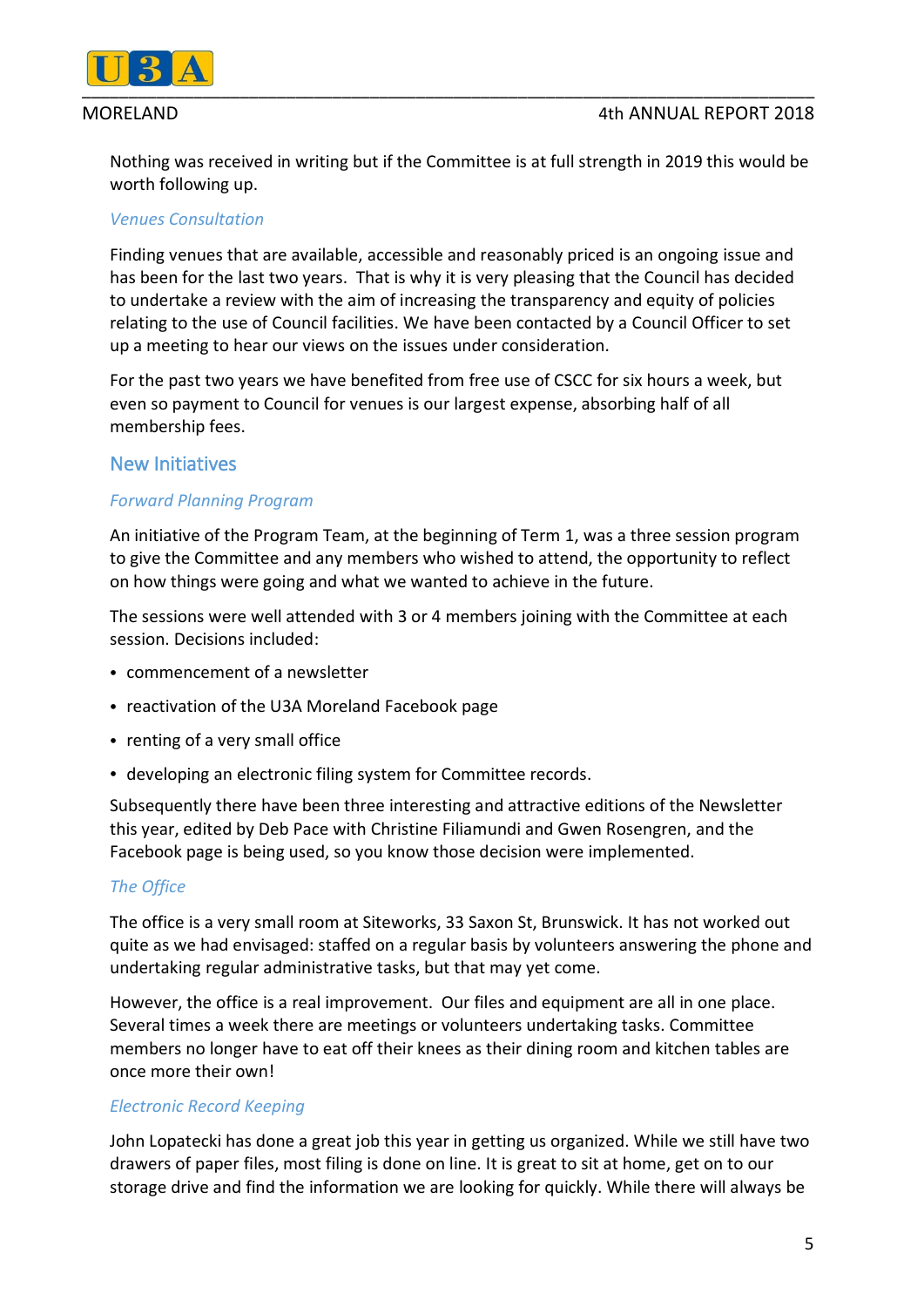

some need for print-outs, electronic filing is cutting down both on trees being pulped and the time it takes to manage records as material can be filed as it is completed.

#### *Networking*

As a young, growing U3A, the Committee is aware that there is much to be gained through networking: information, exchange of ideas, development of contacts, all of which can feed into our planning and programs. To that end we have given a member specific responsibility for networking. Gwen Rosengren is our very active networker.

During 2018 we benefited from involvement is these activities:

- Cota (Council of the Ageing) and the launch of their 'Agenda for Ageing in Victoria' to address a wide range of issues of concern to older people
- A SSIP Forum (Strengthening Seniors' Inclusion and Participation in local communities) run be DHHS (Department of Health & Human Services) to report on various government funded programs to strengthen seniors participation in their communities
- Meetings a couple of times a year, with other U3A's in our Northern Metropolitan Region, to exchange ideas
- The Course Coordinators' Conference in Shepparton for ideas on running our groups
- Ensuring a delegate at U3A Network Victoria quarterly meetings
- The VAAP (Victorian Active Ageing Partnership) Conference on promoting active ageing
- An ongoing association with ECCV (Ethnic Communities Council of Victoria) and through it the Moreland Seniors Hub Working Group, formerly known as "Seniors for Seniors"

#### *Enrolment Day*

A dedicated **Enrolment and Memberships Day** was held for the first time on Wednesday 12 December. It was a great success with an estimated 60 people enrolled through the period, with numerous membership renewals. There was a queue for most of the first hour, but sufficient laptops available to ensure only a brief wait.

By 16 December, **108 Members** were enrolled in a total of **278 Programs** for 2019, in only 5 days. Two popular programs are full – Dru Yoga and Urban Exploring.

The success of enrolment day gave the Program Team good information for booking venues and making changes if necessary. It also means we will be starting 2019 with money in the bank. A side benefit was the social atmosphere on the day.

# The Challenges for 2019

The challenges for the coming year are:

• funding;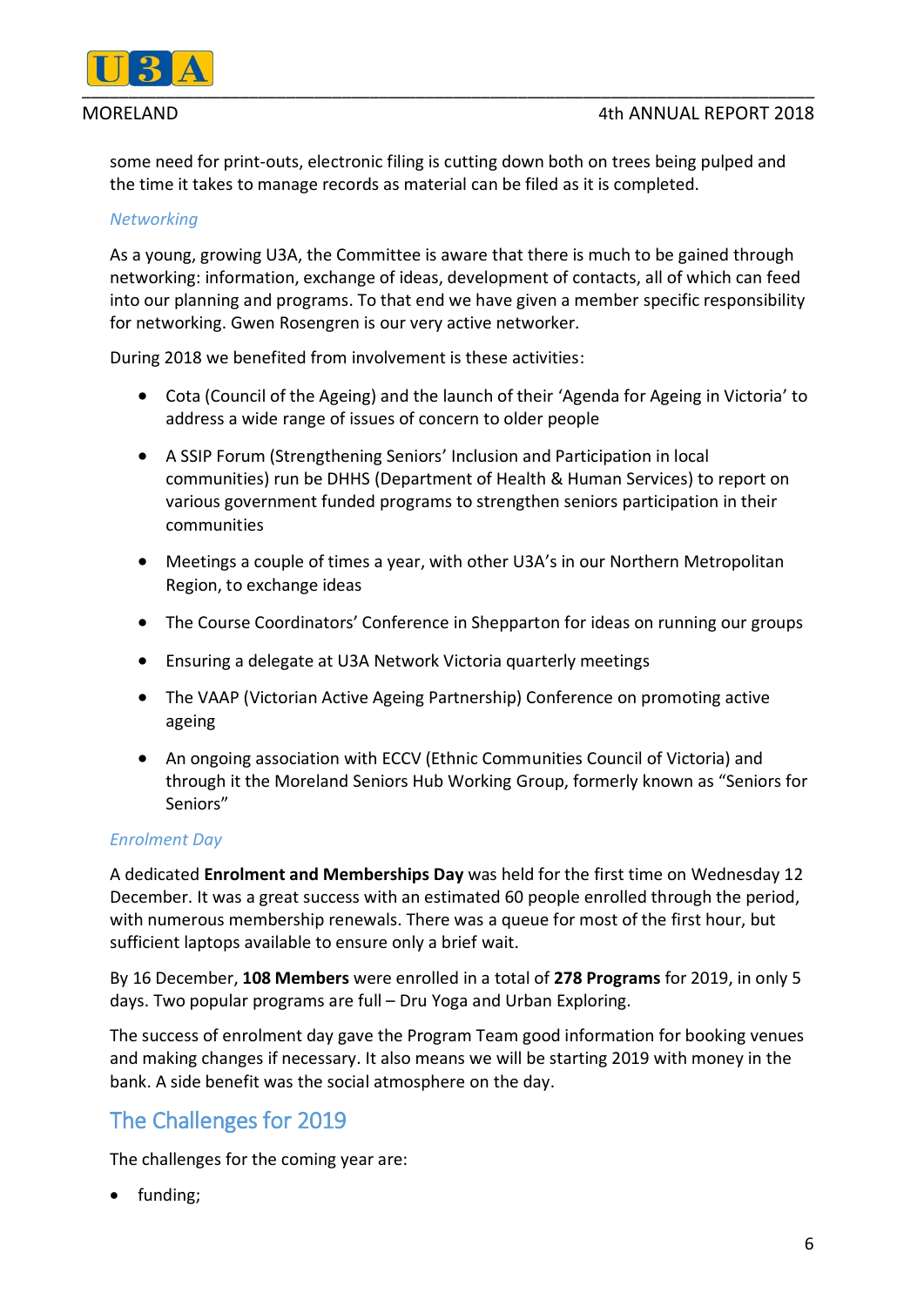

- the balance between membership growth, program availability and the cost of venues;
- providing activities across Moreland.

#### Funding

Federal and State government sources of funding received in the past four years have either closed or we cannot meet the new requirements of the grants.

Other than membership fees, our only other sources of funds to cover our running cost will be the \$2,000 membership grant from Moreland City Council.

If we have an opportunity to start up additional activities that require equipment, we may be able to apply to Nelson Alexander Foundation again, but we cannot apply to them for operational costs.

### Balancing Membership Growth, Program Availability and the Cost of Venues

Membership growth is one way to increase revenue and we know how good U3A is at stimulating us socially, physically and mentally so we want to involve many more seniors from across Moreland. However membership growth does present some difficulties.

Already we are at a stage where some of our programs are full so if we attract new members we need to open up new programs, or duplicate existing programs so those members can get fully involved. However if the new courses require venues there are several linked issues.

For cost reasons we generally use Council venues and Moreland's Council venues are already very heavily booked. Times that are available are often late in the day at times not suited to older people using public transport, particularly in winter.

Community rates for Council venues are around \$15 per hour so effectively one membership fee is the equivalent of only 3 hours venue hire. One solution is to increase our membership charge but this may exclude those on the lowest incomes who are already excluded from many activities because of cost. Our membership is 80% female and it is now recognised that many women of our generations, even if they had full working lives, have significantly less income in their retirement years.

All U3As in Victoria, even long-established ones that offer 100 or more course, have membership fees of \$60 or less to ensure access for virtually all seniors.

If the Council's venues review gives us a significant increase in rent-free hours it will help overcome the problem.

#### Providing Activities across Moreland

The pie chart "Where We Live" shows clearly that our membership is heavily concentrated south of Bell St. This is not what we are aiming for. We did try an afternoon tea at Glenroy Senior Citizens Club mid-year but were disappointed at the turnout. Many from south of Bell St thought it was too far to travel.

We do have a few ideas but whether we are able to try them will depend on our financial position in the coming year.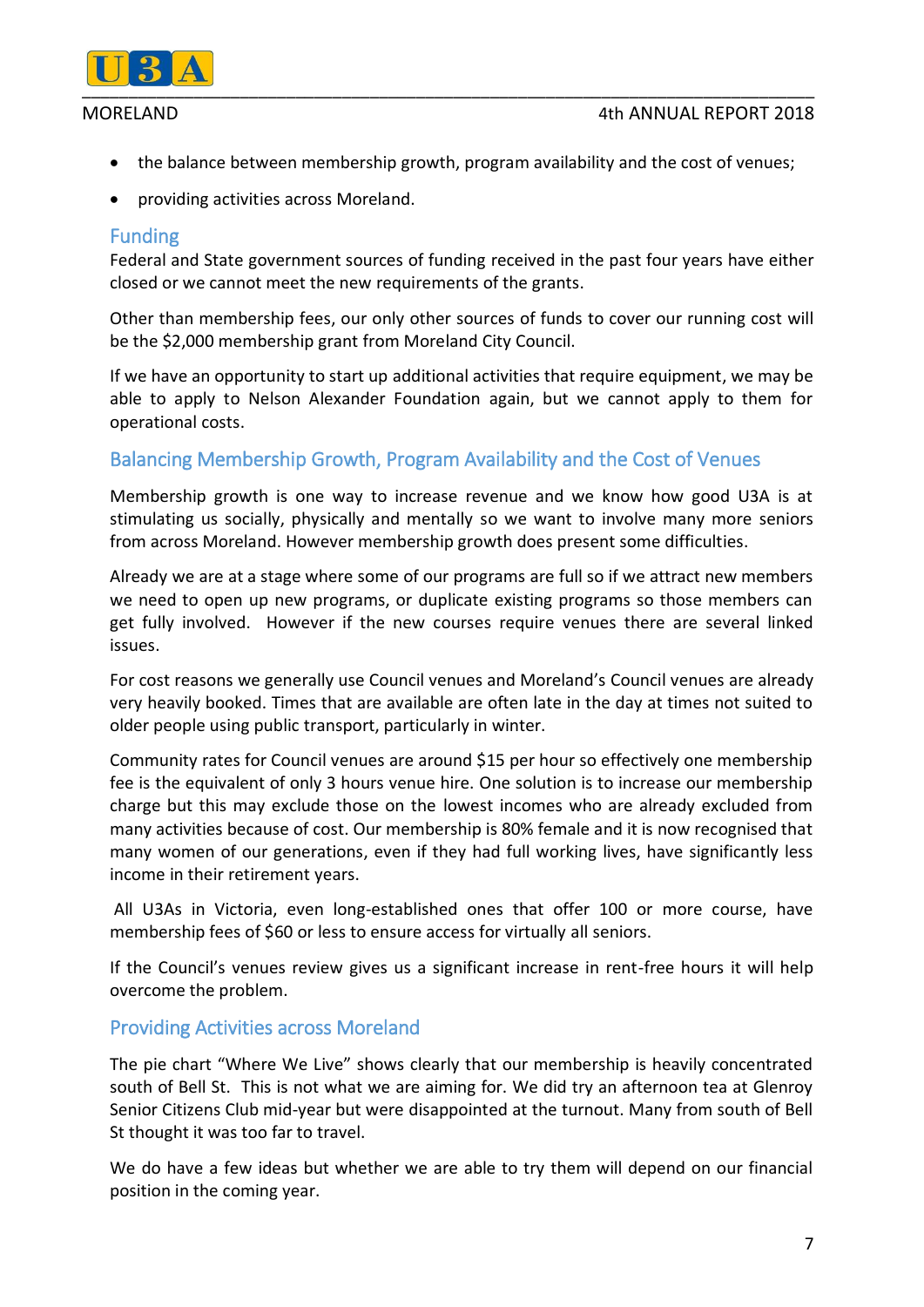

# And a big thanks to:

### Moreland City Council

This year MCC doubled the membership grant available to Moreland based community groups with more than the 60 members from \$1000 to \$2000. This is a great grant as it covers the everyday expenses of running a group such as catering, postage, printing and telephone costs.

As mentioned above, we also receive 6 hours of free use of CSCC, which amounts to an annual saving of over \$3,000. We could not function as we do without that assistance.

### Nelson Alexander Foundation

As discussed above, the Foundation gave us \$500 to purchase Nordic walking poles. We now have 8 sets of poles of various lengths, which means people of all heights can try this excellent free fitness activity before purchasing poles their own.

### Bunnings Brunswick

In the second half of the year a gardening group was established with the aim of reactivating the community garden at Siteworks, no small task as the garden had been unattended for some years. Pamela Ashcroft, the leader of the group approached Bunnings Brunswick for assistance. Bunnings came through with donations of goods such as worm farm mats, tools, seedlings, mulch and also with expertise. Their Community Education Officer attended on several occasions giving advice to reactivate the worm farm and on other relevant matters.

### Our Members

We thank you all for being members. Without you U3A would not exist. On any day you join in a U3A activity, talk to someone you don't know, enjoy the company of other members and accept people's different ways, you are contributing to our organization and the community. Acceptance, joy and laughter, in the company of others revitalizes us. That is what members give to one another

### Our Volunteers

Volunteer! Volunteer! Volunteer!

The same old chestnut at every AGM. But here is something it is easy to overlook: at least 25% of members already volunteer!

That 25% is made up of the facilitators who lead programs, those who help in Membership, Enrolments and our Website; in the Programs and Venues, Social, Publicity and Funding Teams; the folk who staff information tables or deliver postcards to libraries; those who help set up events or do the cleaning up at functions; the person who mowed the lawns for "Come and Try". All the people who see something that needs to be done and do it.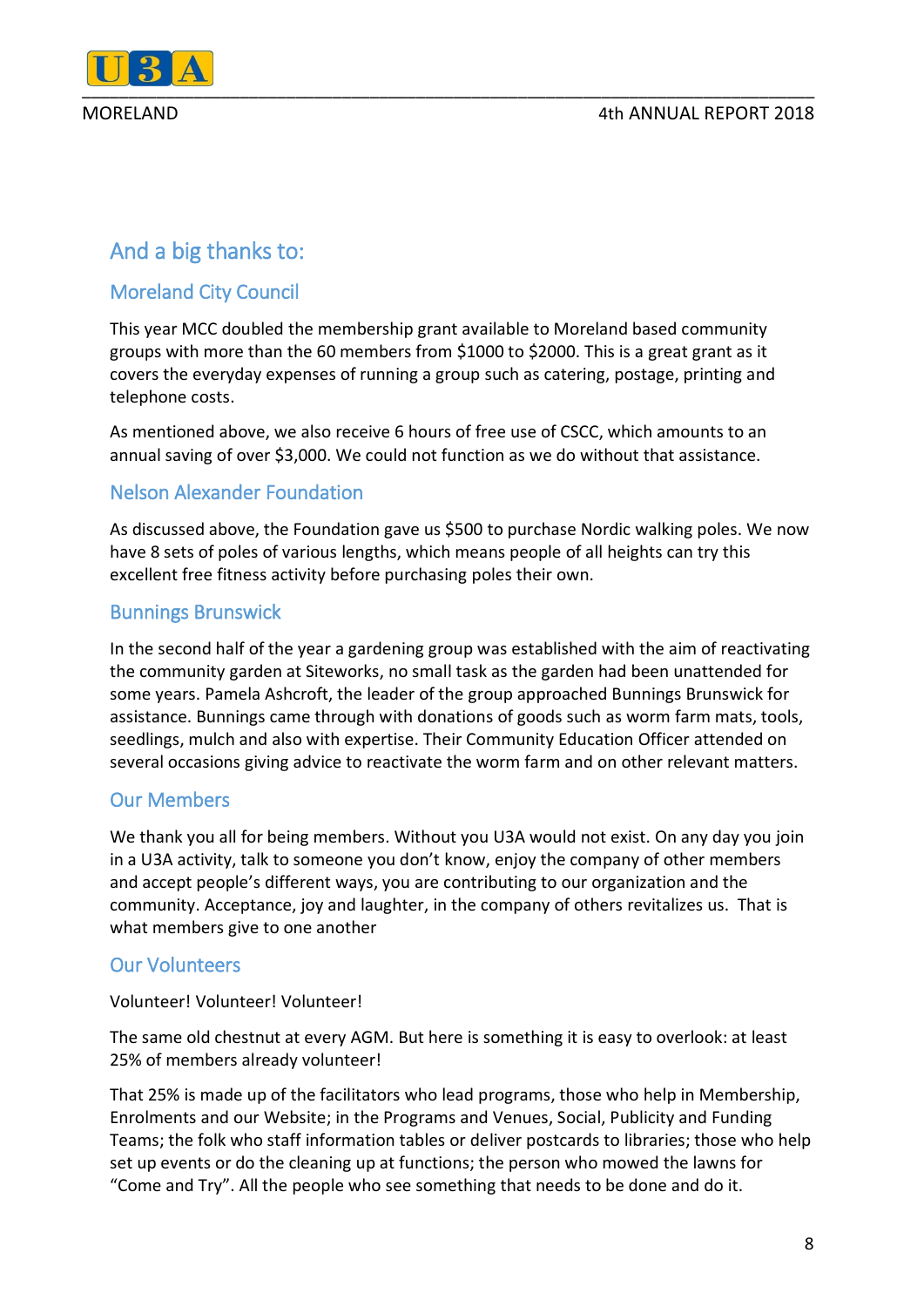

Two volunteers most of you will recognize even if you don't know their names are Rita Thorpe, Membership and Badges; and Simon Ransome, Enrolments. You will have seen them since the beginning missing out on social events because they are sitting at computers helping members to join or enroll. Both have been doing these tasks at least weekly, and at peak times, daily from our beginning 4 years ago. In 2018 they have assistance from Fran Mackieson and Cris Gouletsas, but their consistence and reliability over four years is outstanding.

I can't name all, but you know who you are. Thank you, your efforts are appreciated.

# And special thanks to two people who are stepping down

A healthy organization is one in which there is change but it is still sad to see folk go from roles they have done so well even when they are staying on as members.

*Melinda Venticich* is known to most members*.* She has been on the Committee since the beginning. She was our first Secretary and along with Jan Angus was our original programs and venues organizer, roles she continues to hold.

I am sure that all on the original and subsequent committees would agree that Melinda will be irreplaceable. She is very competent but she is more than that, she brings the best out in people and helps people to rediscover their own confidence, a huge asset in finding new Facilitators.

She has also done an amazing job over the four years finding venues at reasonable cost when there were none to be had.

Melinda will continue to lead the Programs Team, but she will be sorely missed from the Committee. Thank you Melinda

*June Fraser* has been catering co-ordinator for three years. As you all know she has turned out wonderful spreads at minimal cost due to forward planning, and cooking much of the food herself. June's shoes will be hard to fill but it is good that from now on she will able to join in on social occasions. Thank you June.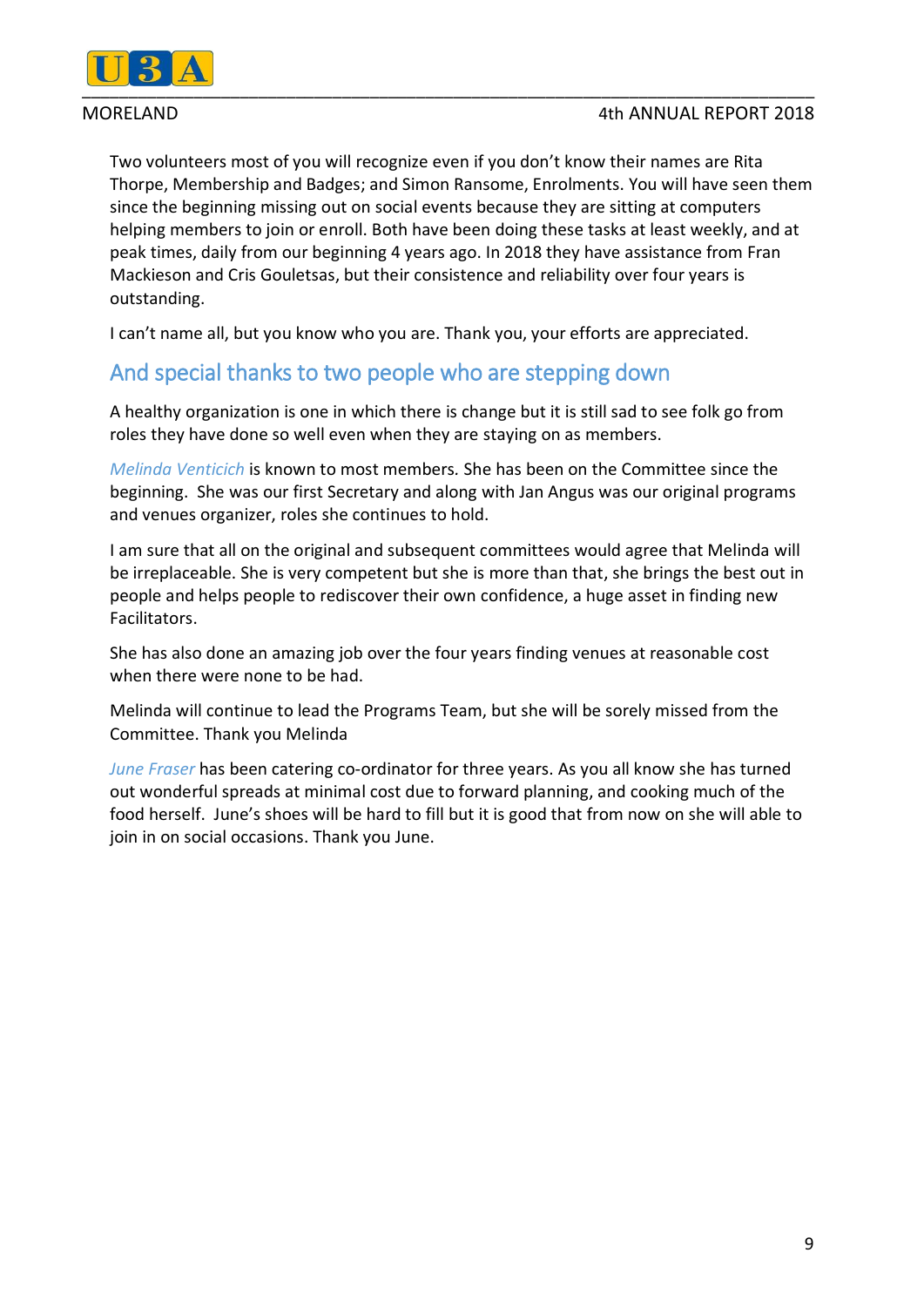

# **Financial Reports 31 December 2018**

# **Income and Expenditure Statement for Period 1 st. January 2018 to 31st. December 2018**

| <b>INCOME</b>                               | 2018           | 2017                     |
|---------------------------------------------|----------------|--------------------------|
|                                             | \$             | \$                       |
| <b>Membership Subscriptions</b>             | 8,745          | 6,627                    |
| Donations                                   |                | 38                       |
| Day Out Receipts                            | 423            |                          |
| U3A Network Distr. PGSF                     |                | 1,855                    |
| <b>U3A Network</b><br><b>ACFE</b>           |                | 3,000                    |
| Moreland City Council Grant                 | 2,000          | 1,000                    |
| Good Things Foundation - Be-connected Grant | 2,000          |                          |
| Good Things Foundation - Try 1 Thing Grant  | 1,500          | $\overline{\phantom{0}}$ |
| <b>Nelson Alexander Community Grant</b>     | 500            | $\blacksquare$           |
| <b>TOTAL INCOME</b>                         | 15,168         | 12,520                   |
|                                             |                |                          |
| <b>EXPENDITURE</b>                          |                |                          |
| Paypal Fees                                 | 117            |                          |
| Venue Hire                                  | 4227           | 2096                     |
| Social / Activities                         | 418            | 189                      |
| Lanyards/Badges & Pouches                   | 663            | 482                      |
| <b>U3A Capitation Levy</b>                  | 278            | 230                      |
| U3A Hosting & Domain Name (2 Yr)            | $\overline{a}$ | 154                      |
| <b>U3A Network Conference</b>               | $\overline{a}$ | 200                      |
| <b>UMAS Subs</b>                            |                | 144                      |
| Postage & PO Box                            | 357            | 223                      |
| Phone/Internet                              | 466            | 150                      |
| Printing                                    | 383            | 350                      |
| Software MYOB (discontinued 2018)           | 333            | 355                      |
| <b>Office Requisites &amp; Stationery</b>   | 304            | 29                       |
| <b>Booking Fees/Lodgement</b>               |                | 56                       |
| Catering                                    | 1654           |                          |
| <b>General Requisites</b>                   | 212            | ÷                        |
| <b>Membership Expenses</b>                  | 222            |                          |
| Programs & Activities                       | 356            |                          |
| <b>Workshops &amp; Training</b>             | 841            |                          |
| <b>Equipment Purchases</b>                  | 1692           |                          |
| Depreciation on Equipment (as per schedule) |                | 922                      |
| Assets Eligible for deduction               |                | 327                      |
| <b>Total Expenditure</b>                    | 12,523         | 5,907                    |
|                                             |                |                          |
| <b>Net Surplus</b>                          | 2,645          | 6,613                    |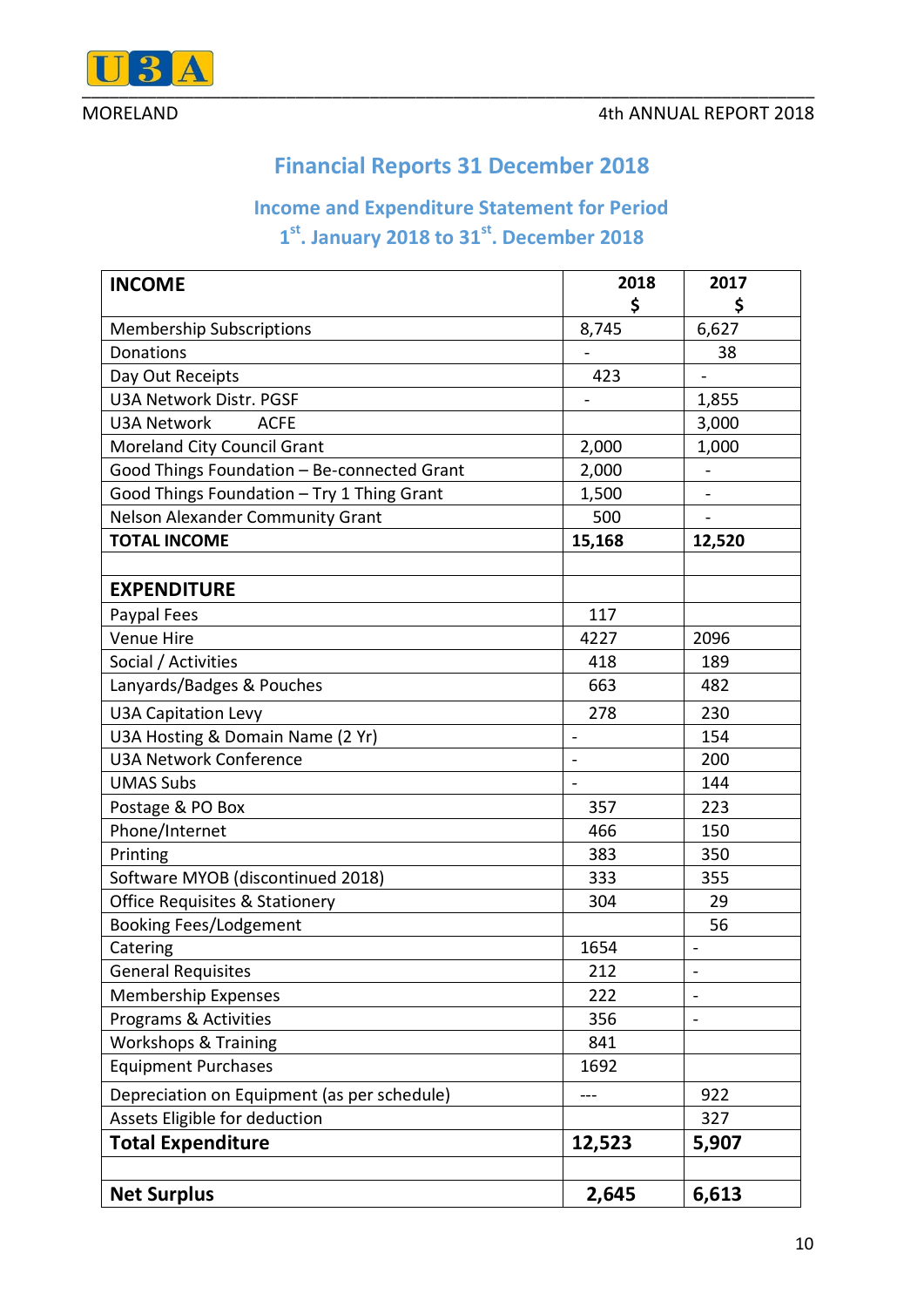

# **U3A Moreland Balance Sheet**

# **For Period 1 January 2018 to 31 December 2018**

| <b>Current Assets</b>                 | 2018   | 2017           |
|---------------------------------------|--------|----------------|
|                                       | \$     | \$             |
| Cash at Bendigo Bank as per Statement | 17,810 | 15,076         |
| Less Reversals                        | 181    |                |
| Petty Cash                            |        | 100            |
|                                       |        |                |
| <b>Total</b>                          | 17,629 | 15,176         |
|                                       |        |                |
| <b>Non Current Assets</b>             |        |                |
| Moreland City Council Venue Hire Bond | 250    | 250            |
| Computer Laptop 1                     | 111    | 178            |
| <b>Hearing Loop</b>                   | 442    | 707            |
| Sony Projector                        | 190    | 304            |
| Nordic Walking Poles                  | 234    | 374            |
| Computer Laptop 2                     | 328    | 524            |
| <b>Huawei Smart Phone</b>             | 337    | --             |
| <b>HP Desktop Computer</b>            | 608    | --             |
| Nordic Poles 4x sets                  | 406    | --             |
|                                       |        |                |
| <b>Total</b>                          | 2,906  | 2,337          |
|                                       |        |                |
| <b>Total Assets</b>                   | 20,535 | 17,513         |
|                                       |        |                |
| <b>Liabilities</b>                    | ---    | ---            |
| <b>Adjusted Retained Earnings</b>     | 18,984 | 10,898         |
| <b>Current Year Earnings</b>          | 2,645  | 6,613          |
|                                       |        |                |
| <b>Total Equity</b>                   | 21,629 | 17,511         |
| Difference due to rounding            |        | $\overline{2}$ |
|                                       |        |                |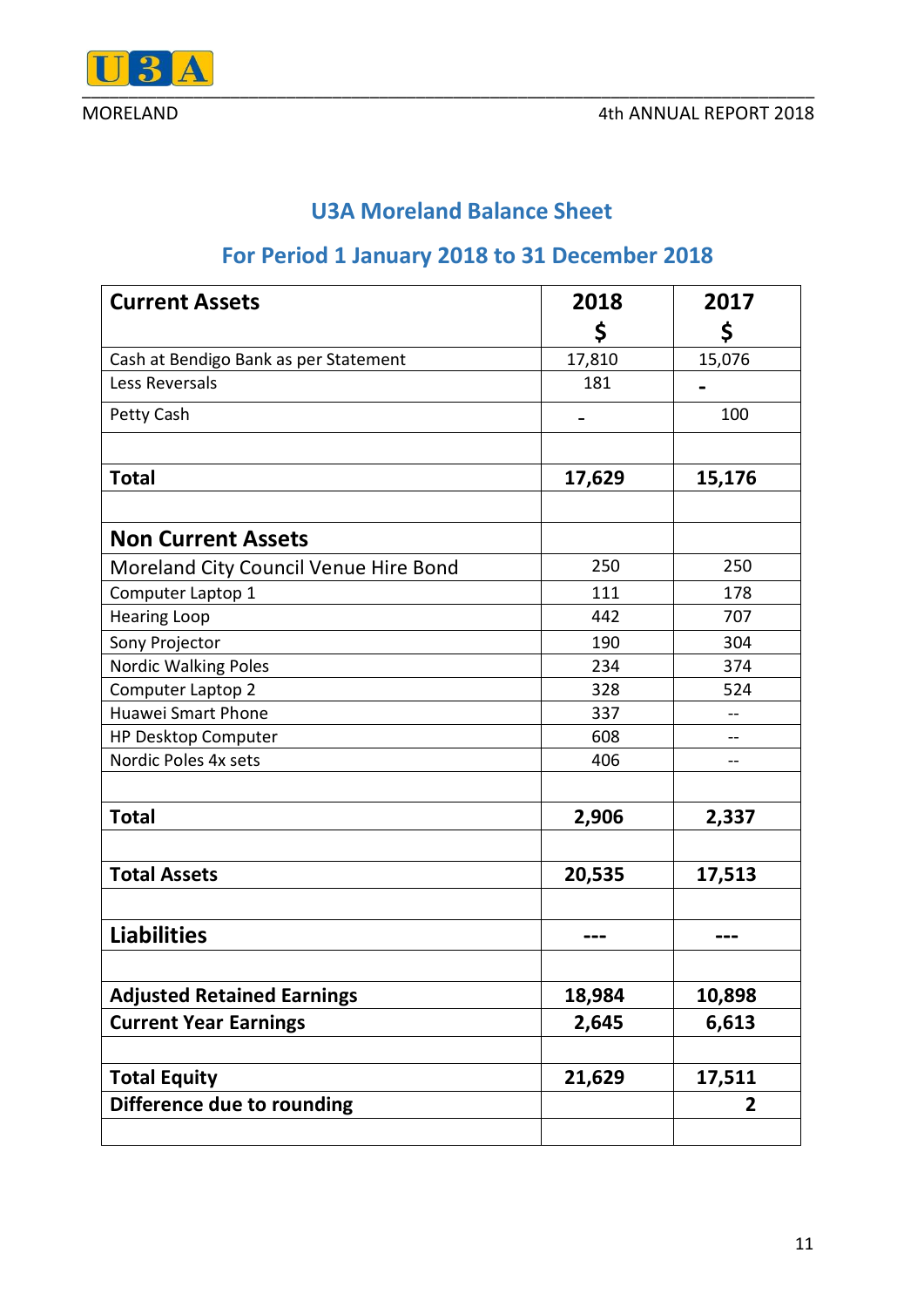

| <b>Asset</b>                  | <b>Purchase</b><br><b>Date</b> | <b>Opening</b><br>WDV\$ | <b>Depreciation</b><br>DMV % | <b>Depreciation</b><br>Ş | <b>Closing</b><br>WDV\$ |
|-------------------------------|--------------------------------|-------------------------|------------------------------|--------------------------|-------------------------|
| Laptop 1                      | 15/8/2105                      | 178                     | 37.5 Note 1                  | 67                       | 111                     |
| <b>Hearing Loop</b>           | 1/12/2016                      | 707                     | 37.5 Note 1                  | 265                      | 442                     |
| Sony Projector                | 25/82016                       | 304                     | 37.5 Note 1                  | 114                      | 190                     |
| Nordic Walking<br>Poles       | 6/9/2017                       | 374                     | 37.5 Note 1                  | 140                      | 234                     |
| Laptop 2                      | 3/10/2017                      | 524                     | 37.5 Note 1                  | 196                      | 328                     |
| Huawei Mobile<br>Phone        | 24/7/2018                      | 415                     | 18.75 Note 2                 | 78                       | 337                     |
| <b>HP Desktop</b><br>Computer | 26/9/2018                      | 748                     | 18.75 Note 2                 | 140                      | 608                     |
| Nordic poles x 4              | 16/10/2018                     | 500                     | 18.75 Note 2                 | 94                       | 406                     |

# **Depreciation Schedule**

**Note 1:** This percentage is used pursuant to pages 22 & 23 of the ATO Guide to Depreciating Assets, which states that the Diminishing Value Method (DVM) at the rate of 37.5% can be used when asset is held for the full year.

**Note 2** The DVM used pursuant to ATO Guide page 23 which states that low value assets (costing under \$1000 purchased during the accounting year be Depreciated at 18.75%, which recognizes that they have not been held for the full year.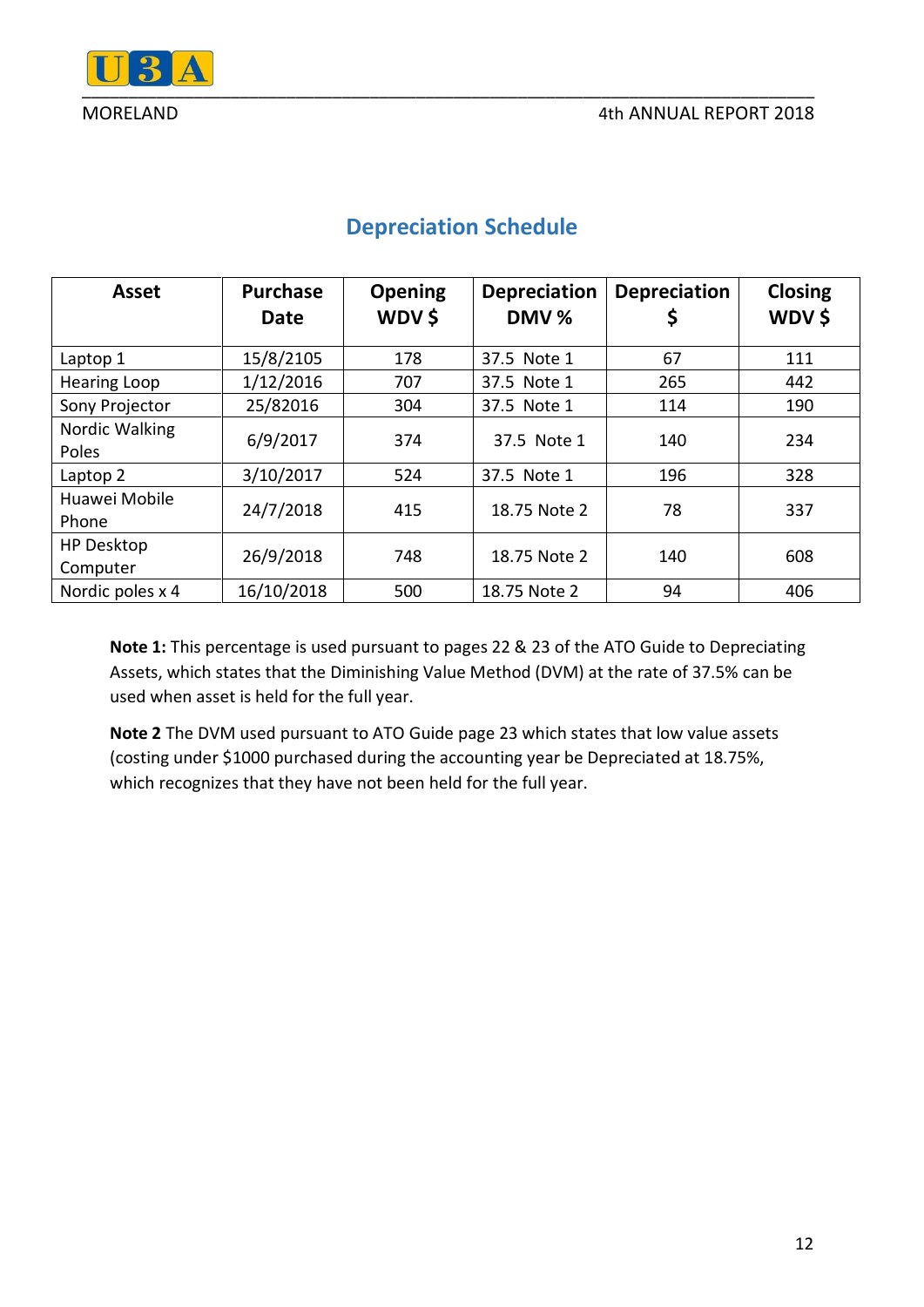

# **Inventory as at 31 December 2018**

| <b>DATE</b> | <b>ASSET</b>                          | \$  |
|-------------|---------------------------------------|-----|
| 13/8/2015   | Computer - Laptop 1                   | 111 |
| 15/10/2015  | <b>U3A Banner</b>                     | 299 |
| 21/4/2016   | 2 Mahjong Racks                       | 47  |
| 21/4/2016   | 2 Mahjong Tables                      | 60  |
| 21/4/2016   | 2 Mahjong Sets                        | 85  |
| 25/8/2016   | Sony Projector                        | 190 |
| 25/8/2016   | Projector Screen                      | 84  |
| 25/8/2016   | Speaker & Microphone                  | 129 |
| 1/12/2016   | <b>Hearing Loop</b>                   | 442 |
| 6/9/2017    | <b>Nordic Walking Poles</b>           | 234 |
| 3/10/2017   | Computer - Laptop 2                   | 328 |
| 24/7/2018   | Mobile Phone - Huawei 2i 64GB Smart/P | 337 |
| 26/9/2018   | Desktop Computer - HP 24-F0035A 24"   | 608 |
| 26/9/2018   | Mouse for Desktop & Laptops           | 19  |
| 16/10/2018  | Nordic Walking Poles 4 sets           | 406 |